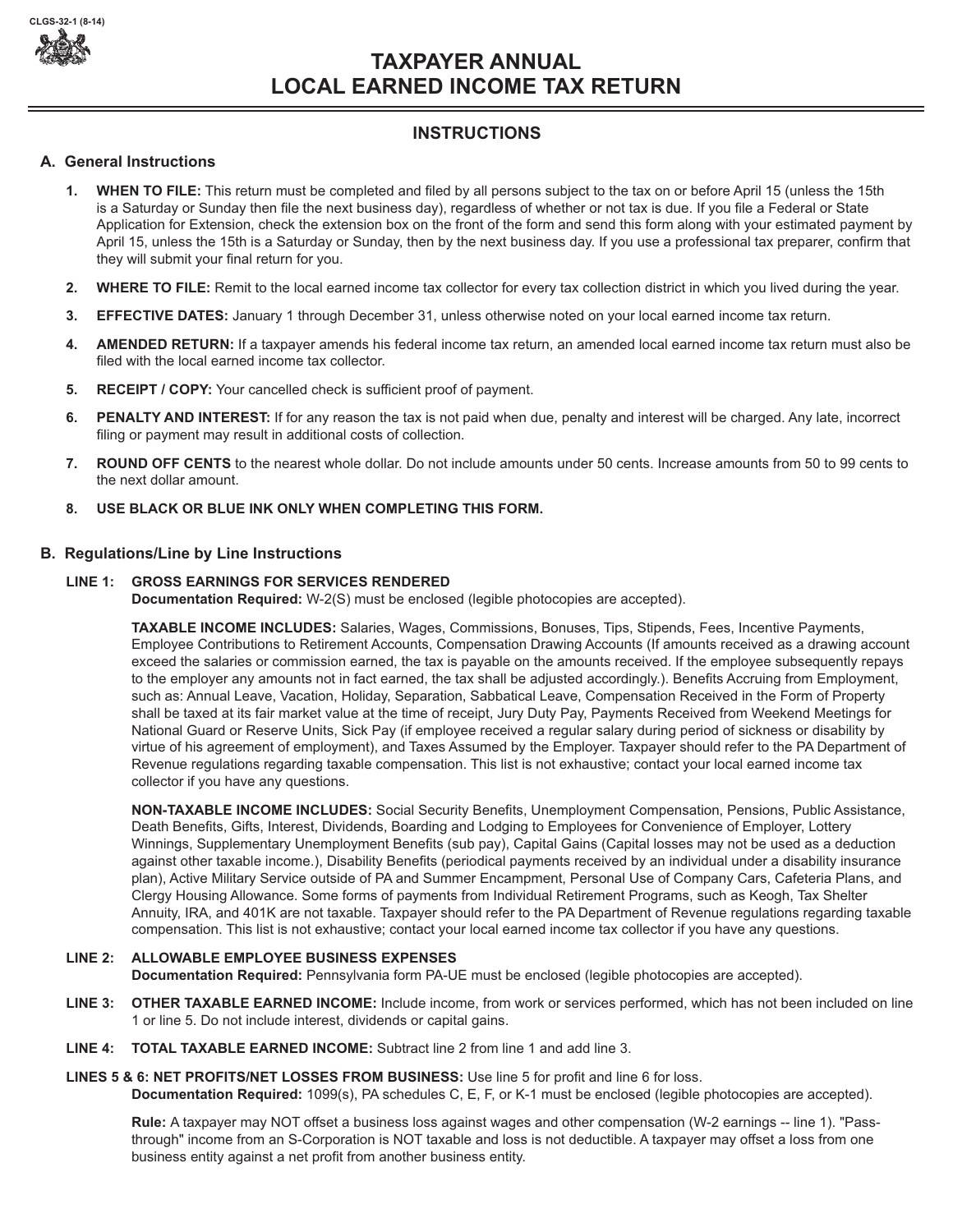**LINE 7: TOTAL TAXABLE NET PROFIT:** Subtract line 6 from line 5; if less than zero, enter zero.

#### **LINE 8: TOTAL TAXABLE EARNED INCOME AND NET PROFIT:** Add lines 4 & 7.

- **LINE 9: TAX LIABILITY:** Multiply line 8 by your local earned income tax rate. If you don't know your rate, contact your local earned income tax collector where you live or visit www.newPA.com to find your rate.
- **LINE 10: EARNED INCOME TAX WITHHELD:** If you work in an area that taxes non-residents at a higher rate than the resident rate where you live, you may not be able to claim the entire amount of tax withheld on your W-2's. If this is the case complete the worksheet on the back of the Final Return Form to calculate the amount of income tax withheld to enter on Line 10 of the Final Return. *If this is not the case,* then combine the amount of tax withheld as reported in box 19 of your W-2's and report that amount on Line 10 of the Final Return. To determine if you work in an area that has a Non-Resident Tax Rate that exceeds the resident rate where you live, contact your employer or visit: http://munstatspa.dced.state.pa.us/FindLocalTax.aspx
- **LINE 11: QUARTERLY ESTIMATED PAYMENTS/CREDITS FROM PREVIOUS TAX YEAR:** : List any quarterly estimated payments made to date for appropriate filing year. Do not include any penalty and interest amounts that may have been made with the quarterly payments. Also, include tax credit from the previous tax year.

#### **LINE 12: OUT-OF-STATE OR PHILADELPHIA CREDITS (include supporting documentation) General Rules Applicable to All Line 12 Credits:**

- (1) Credits for income taxes paid to other states must first be used against your Pennsylvania state income tax liability; any credit remaining thereafter may be used against your local earned income tax liability.
- (2) Credits for income taxes paid to political subdivisions located outside of Pennsylvania or for wage taxes paid to Philadelphia may be taken directly against your local earned income tax liability.
- (3) In calculating your credit for income taxes paid to another state or to a political subdivision, note that the same items of income must be subject to both your local earned income tax and the out-of state tax.
- (4) **No credit for income taxes paid to another state or political subdivision may exceed your total local earned income tax liability.**

**Credit for Taxes Paid to Other States:** You may take a credit based upon the gross earnings taxed both in another state and in Pennsylvania that is in excess of Pennsylvania state personal income tax rate. THIS CREDIT WILL BE DISALLOWED IF THE NON-RESIDENT OR FOREIGN US STATE RETURN AND YOUR W-2 FORM SHOWING STATE INCOME TAX WITHHELD IS NOT PROVIDED.

#### **No credits are given for state income taxes paid to states that reciprocate with the Commonwealth of Pennsylvania. These states are: Maryland, New Jersey, Ohio, Virginia, West Virginia and Indiana.**

**Example:** Taxpayer earned wages of \$10,000.00 in Delaware and paid an income tax liability to that state of \$317.00. Assuming the current Pennsylvania state tax rate is 3.07% for the tax year in question, since the \$317.00 exceeds 3.07% (PA Tax) amount of \$307.00 by \$10.00, the \$10.00 may be credited against your local income tax.

| (2)                                                                       | 100.00 |
|---------------------------------------------------------------------------|--------|
| Tax paid to Delaware $\ldots \ldots \ldots \ldots \ldots \ldots \ldots$ . | 317.00 |
| PA Income Tax $(3.07\% \times \$10,000.00)$ (4)                           | 307.00 |
| Credit to be used against Local Tax                                       |        |
| (Line 3 minus Line 4)                                                     |        |
| On Line 12 of the tax return, enter this amount $\dots$ . (5)             | 10.00  |
| or the amount on Line 2 of worksheet.                                     |        |
| whichever is less                                                         |        |

If all your wages or gross earnings are subject to Delaware State Income Tax (not PA), use the above example to calculate your tax obligation. If you had earned income NOT taxed by Delaware, this income would be subject to the earned income tax effective where you live and must be shown separately on the Local Earned Income Tax Return.

**Credit for Taxes Paid to Political Subdivisions Outside of Pennsylvania:** You may take a credit based upon the gross earnings taxed in both another political subdivision and where you live in Pennsylvania. THIS CREDIT WILL BE DISALLOWED IF THE FOREIGN CITY RETURN AND OR YOUR W-2 FORM SHOWING CITY INCOME TAX WITHHELD IS NOT PROVIDED.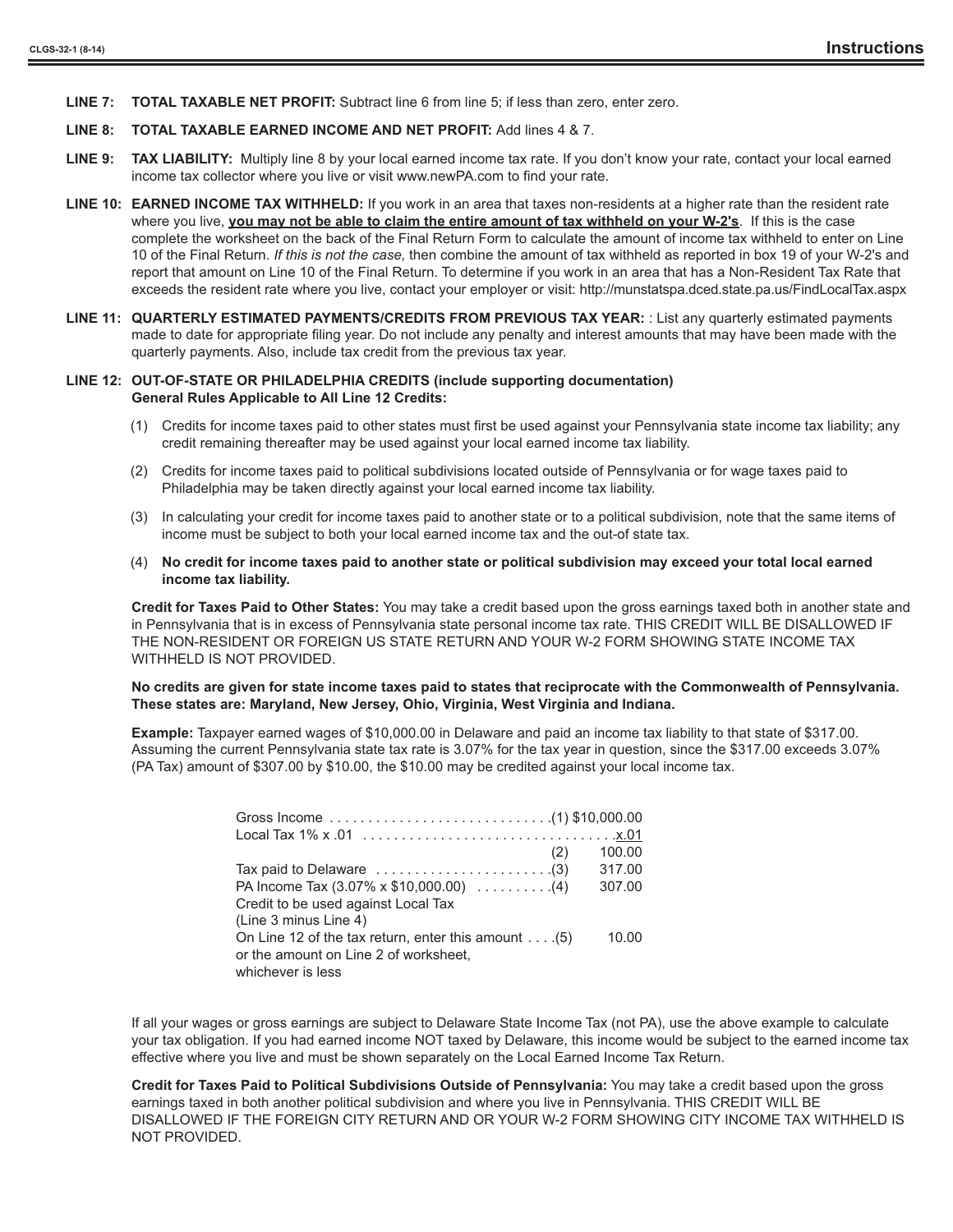**Credit for Taxes to Philadelphia:** You may use any wage tax paid to Philadelphia as a credit toward your local earned income tax liability. You must complete the Local Earned Income Tax Return. A COPY OF YOUR W-2 AND/OR VERIFICATION OF TAXES PAID MUST BE ENCLOSED WITH THE FORM OR CREDIT WILL BE DISALLOWED. No refunds or credits will be allowed for any overpayment made to Philadelphia. On line 12 of the tax return, enter the amount of Philadelphia wage tax paid.

- **LINE 13: TOTAL PAYMENTS AND CREDITS:** Enter the sum of lines 10, 11 & 12.
- **LINE 14: REFUND:** If tax (line 9) is less than your credits (line 13), enter amount of refund. If you have an overpayment of taxes in excess of \$1.00, you may elect to receive a refund or take same as credit against the next year's tax liability. A 1099 will be issued to the Federal Government for any credit or refund in excess of \$10.00.
- **LINE 15: CREDIT:** If tax (line 9) is less than your credits (line 13) enter amount of credit and check the applicable box for credit to spouse or credit to next year. A 1099 will be issued to the Federal Government for any credit or refund in excess of \$10.00.
- **LINE 16: AMOUNT OF TAX DUE:** If tax (line 9) is larger than your credits (line 13), enter amount of tax due, if less than \$1.00, ENTER ZERO.
- **LINE 17 & 18: INTEREST AND PENALTIES:** If for any reason the tax is not paid when due, interest and penalty of the unpaid tax for each month shall be added and collected. Returns received after the due date may be charged additional costs of collection.
- **LINE 19: TOTAL AMOUNT DUE:** The sum of lines 16, 17 & 18. OMIT IF LESS THAN \$1.00.

**Note:** All accounts are subject to audit and review. Local or city copy of W-2 and/or supporting schedules must be enclosed with tax return.

(Legible photocopies of W-2s and schedules are accepted).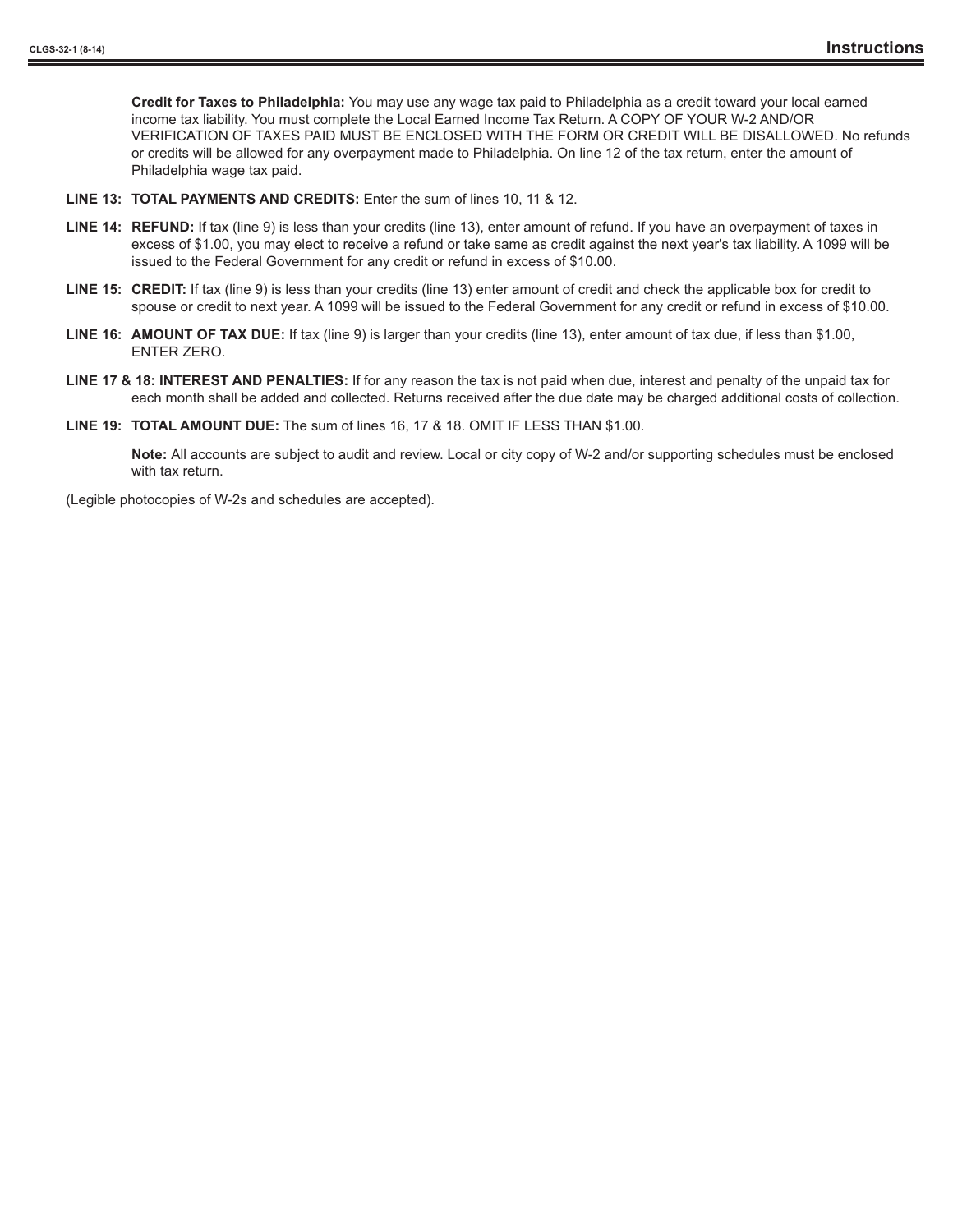|      |                    | CLGS-32-1 (8-14) |
|------|--------------------|------------------|
| 883. | $\sum_{i=1}^n x_i$ |                  |

**CLGS-32-1 (8-14) TAXPAYER ANNUAL LOCAL EARNED INCOME TAX RETURN**  You are entitled to receive a written explanation of your rights with regard to the audit, appeal, enforcement, refund and collection of local taxes. Contact your Tax Officer. *\*If you have relocated during the tax year, please supply additional information.* **Tax Year**DATES LIVING AT EACH ADDRESS STREET ADDRESS (No PO Box, RD or RR) CITY OR POST OFFICE | STATE | ZIP / / TO / / / / TO / / *\*\*If you need additional space - please see back of form.* LAST NAME, FIRST NAME, MIDDLE INITIAL SPOUSE'S LAST NAME, FIRST NAME, MIDDLE INITIAL STREET ADDRESS (**No** PO Box, RD or RR) SECOND LINE OF ADDRESS CITY STATE ZIP CODE DAYTIME PHONE NUMBER RESIDENT PSD CODE EXTENSION AMENDED RETURN NON-RESIDENT Social Security # Spouse's Social Security # The calculations reported in the first column MUST pertain to the name printed in the column, regardless of whether the husband or wife appears first. **Combining income is NOT permitted.** If you had NO EARNED INCOME,<br>check the reason why: If you had NO
EARNED INCOME,<br>check the reason why: **ONLY USE BLACK OR BLUE INK TO COMPLETE THIS FORM** disabled student disabled student deceased military deceased military homemaker retired homemaker retired ■ Single Married, Filing Jointly Married, Filing Separately Final Return\* unemployed unemployed  $\Box$ 1. Gross Compensation as Reported on W-2(s). (Enclose W-2s) . . . . . . . . . . . . . .00 .00 2. Unreimbursed Employee Business Expenses. (Enclose PA Schedule UE) . . . . .00 .00 3. Other Taxable Earned Income \* . . . . . . . . . . . . . . . . . . . . . . . . . . . . . . . . . . . .00 .00 4. **Total Taxable Earned Income** (Subtract Line 2 from Line 1 and add Line 3) . . . . .00 .00 5. Net Profit (Enclose PA Schedules\*) . . . . . . . . . . . . . . . . . . . . . . . . . . . . . . . . . . . . . . . .00 .00 NON-TAXABLE S-Corp earnings check this box: □ 6. Net Loss (Enclose PA Schedules\*) . . . . . . . . . . . . . . . . . . . . . . . . . . . . . . . . . . . .00 .00 7. Total Taxable Net Profit (Subtract Line 6 from Line 5.  If less than zero, enter zero) . . .00 .00 8. Total Taxable Earned Income and Net Profit (Add Lines 4 and 7) . . . . . . . . . . . . .00 .00 9. **Total Tax Liability** (Line 8 multiplied by ) . . . . . . . . . . . . . . . . .00 .00 10. Total Local Earned Income Tax Withheld (May not equal W-2 - See Instructions) .00 .00 11.Quarterly Estimated Payments/Credit From Previous Tax Year . . . . . . . . . . . .00 .00 12. Out-of-State or Philadelphia Credits (include supporting documentation) . . . . . . .00 .00 13. **TOTAL PAYMENTS and CREDITS** (Add Lines 10 through 12) . . . . . . . . . . . . .00 .00 14. **Refund** IF MORE THAN \$1.00, enter amount (or select option in 15) . . . . . . . . .00 .00 15. **Credit Taxpayer/Spouse** (Amount of Line 13 you want as a credit to your account) . . . .00 .00 Credit to next year **Credit to spouse** 

*\*See Instructions* 18. **Interest after April 15**\* (multiply Line 16 by ) . . . . . . . . . . . . . . . . . .00 .00 19. **TOTAL PAYMENT DUE** (Add Lines 16, 17, and 18) . . . . . . . . . . . . . . . . . . . . . .00 .00 Under penalties of perjury, I (we) declare that I (we) have examined this information, including all accompanying schedules and statements and to the best of my (our) belief, they are true, correct and complete. YOUR SIGNATURE THE SPOUSE'S SIGNATURE (If Filing Jointly) And SPOUSE'S SIGNATURE (If Filing Jointly) DATE (MM/DD/YYYY) PREPARER'S PRINTED NAME & SIGNATURE PHONE NUMBER

16. **EARNED INCOME TAX BALANCE DUE** (Line 9 minus Line 13). . . . . . . . . . . .00 .00 17. **Penalty after April 15**\* (multiply Line 16 by ) . . . . . . . . . . . . . . . . .00 .00